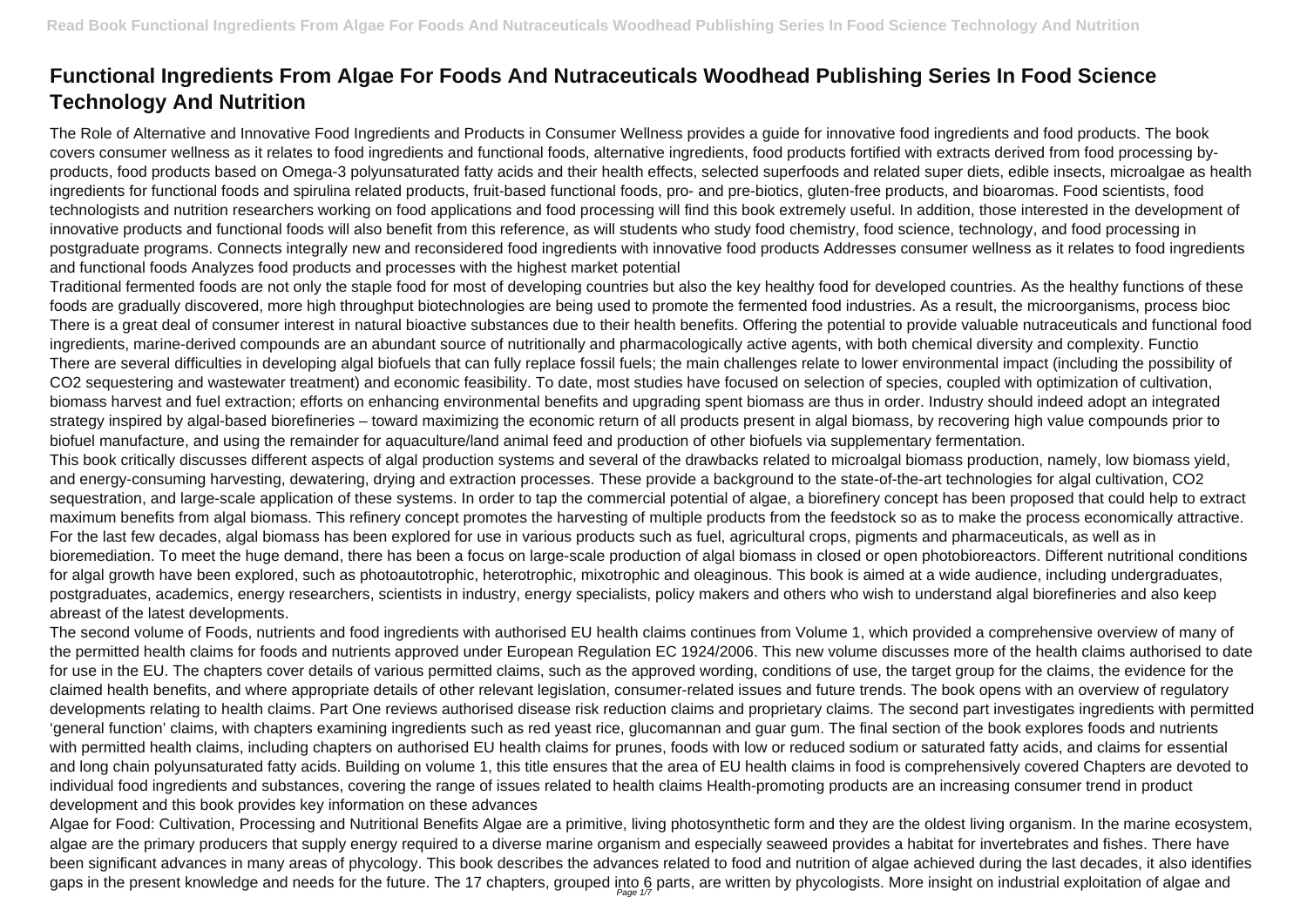their products is supported by current studies and will help academia. The first part explains new technologies to improve the microalgal biomass, strain improvement and different methods of seaweed cultivation. In the second part, food and nutraceutical applications of algae, food safety aspects, green nanotechnology and formulation methods for the extraction and isolation of algal functional foods are described. The third part deals with pigments and carotenoids while the fourth part exploits the isolation and application of hydrocolloids, nutritional implications of algal polysaccharides and the characterization and bioactivity of fucoidans. In the fifth part, the biomedical potential of seaweed followed by agricultural applications of algae are well described. The book is an important resource for scholars that provides knowledge on wide range of topics. Key Features Covers important fields of algae from biomass production to genetic engineering aspects of algae Useful in the field of algal biotechnology, aquaculture, marine micro and macrobiology, microbial biotechnology and bioprocess technology Focuses on the therapeutic and nutritional areas of algae

Provides the latest "-omics" tools to advance the study of food and nutrition The rapidly emerging field of foodomics examines food and nutrition by applying advanced "-omics" technologies in order to improve people's health, well-being, and knowledge. Using tools from genomics, transcriptomics, epigenomics, proteomics, and metabolomics, foodomics offers researchers new analytical approaches to solve a myriad of current challenges in food and nutrition science. This book presents the fundamentals of foodomics, exploring the use of advanced mass spectrometry techniques in food science and nutrition in the post-genomic era. The first chapter of the book offers an overview of foodomics principles and applications. Next, the book covers: Modern instruments and methods of proteomics, including the study and characterization of food quality, antioxidant food supplements, and food allergens Advanced mass spectrometry-based methods to study transgenic foods and the microbial metabolome Mass spectrometry-based metabolomics in nutrition and health research Foodomics' impact on our current understanding of micronutrients (phenolic compounds and folates), optimal nutrition, and personalized nutrition and diet related diseases Principles and practices of lipidomics and green foodomics Use of chemometrics in mass spectrometry and foodomics The final chapter of Foodomics explores the potential of systems biology approaches in food and nutrition research. All the chapters conclude with references to the primary literature, enabling readers to explore individual topics in greater depth. With contributions from a team of leading pioneers in foodomics, this book enables students and professionals in food science and nutrition to take advantage of the latest tools to advance their research and open up new areas of food and nutrition investigation.

Seaweed Sustainability: Food and Non-Food Applications is the only evidence-based resource that offers an abundance of information on the applications of seaweed as a solution to meet an increasing global demand for sustainable food source. The book uncovers seaweed potential and describes the various sources of seaweed, the role of seaweeds as a sustainable source for human food and animal feeds, and the role of seaweed farming for sustainability. In addition to harvesting and processing information, the book discusses the benefits of seaweed in human nutrition and its nutraceutical properties. Offers different perspectives by presenting examples of commercial utilization of wild-harvested or cultivated algae, marine and freshwater seaweeds Discusses seasonal and cultivar variations in seaweeds for a better understanding of their implications in commercial applications Includes a wide range of micro and macro algae for food and feed production and provides perspectives on seaweed as a potential energy source

Microalgal Biotechnology presents an authoritative and comprehensive overview of the microalgae-based processes and products. Divided into 10 discreet chapters, the book covers topics on applied technology of microalgae. Microalgal Biotechnology provides an insight into future developments in each field and extensive bibliography. It will be an essential resource for researchers and academic and industry professionals in the microalgae biotechnology field.

Algae have a long history of use as foods and for the production of food ingredients. There is also increasing interest in their exploitation as sources of bioactive compounds for use in functional foods and nutraceuticals. Functional ingredients from algae for foods and nutraceuticals reviews key topics in these areas, encompassing both macroalgae (seaweeds) and microalgae. After a chapter introducing the concept of algae as a source of biologically active ingredients for the formulation of functional foods and nutraceuticals, part one explores the structure and occurrence of the major algal components. Chapters discuss the chemical structures of algal polysaccharides, algal lipids, fatty acids and sterols, algal proteins, phlorotannins, and pigments and minor compounds. Part two highlights biological properties of algae and algal components and includes chapters on the antioxidant properties of algal components, anticancer agents derived from marine algae, anti-obesity and anti-diabetic activities of algae, and algae and cardiovascular health. Chapters in part three focus on the extraction of compounds and fractions from algae and cover conventional and alternative technologies for the production of algal polysaccharides. Further chapters discuss enzymatic extraction, subcritical water extraction and supercritical CO2 extraction of bioactives from algae, and ultrasonic- and microwave-assisted extraction and modification of algal components. Finally, chapters in part four explore applications of algae and algal components in foods, functional foods and nutraceuticals including the design of healthier foods and beverages containing whole algae, prebiotic properties of algae and algae-supplemented products, algal hydrocolloids for the production and delivery of probiotic bacteria, and cosmeceuticals from algae. Functional ingredients from

This book enables readers to understand the theoretical aspects, key steps and scientific techniques with a detailed mechanism to produce biofuels from algae. Each chapter provides the latest developments and recent advancements starting from algal cultivation techniques to the production of value-added green fuels, chemicals and products with wide applications. The volume brings together a broad range of international and interdisciplinary experts, including chemical and biological engineers, biotechnologists, process engineers, environmentalists, pharmacists and nutritionists, to one platform to explore the beneficial aspects and challenges for an algal-based biorefinery. Chapters address cutting-edge issues surrounding algal cultivation, including genetic modification of algal strains, design and optimization of photobioreactors and open-pond systems, algal oil extraction techniques and algal-derived fuel products (biodiesel, bio-gasoline, jet fuels and bio-oil). Finally, the book considers the potential environmental impacts for establishing a sustainable algal biorefinery through lifecycle analysis, technoeconomic assessment and supply chain management. This book will be an important resource for students, academics and professionals interested in algal cultivation, biofuels and agricultural engineering, and renewable energy and sustainable development more broadly.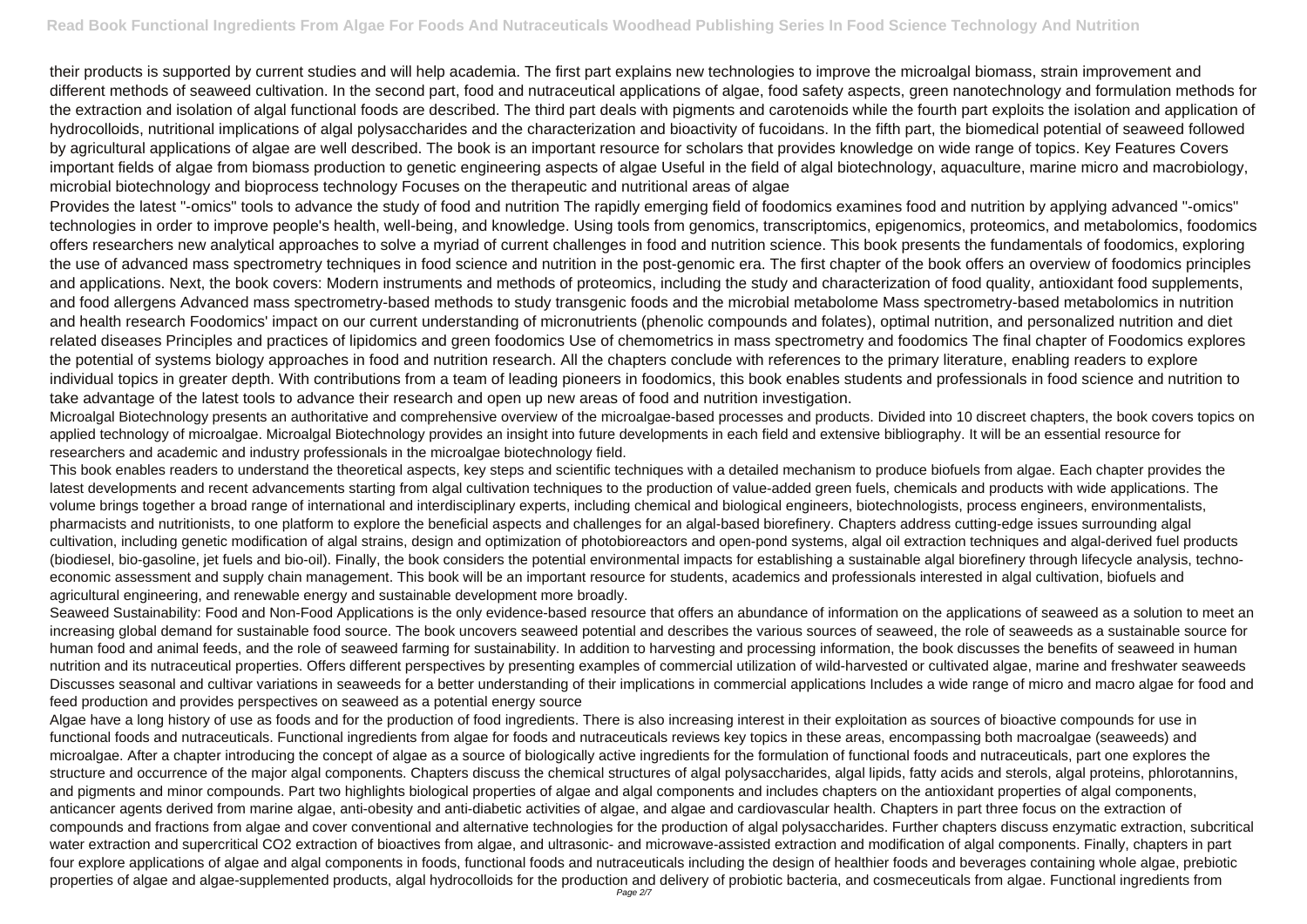algae for foods and nutraceuticals is a comprehensive resource for chemists, chemical engineers and medical researchers with an interest in algae and those in the algaculture, food and nutraceutical industries interested in the commercialisation of products made from algae. Provides an overview of the major compounds in algae, considering both macroalgae (seaweeds) and microalgaeDiscusses methods for the extraction of bioactives from algaeDescribes the use of algae and products derived from them in the food and nutraceutical industries Foods, Nutrients and Food Ingredients with Authorised EU Health Claims provides an overview of how health claims are regulated in the European Union, as well as detailed scientific and regulatory information about permitted health claims for particular types of foods and ingredients. Part one provides a background to the regulation of health claims in Europe. Part two focuses on authorised disease risk reduction claims, claims relating to children's development, and health and proprietary claims. Part three sets out ingredients with permitted "general function claims, including choline, creatine, sweeteners, dietary lactase supplements, and polyphenols in olive oil. Part four outlines foods and nutrients with permitted health claims, with chapters on vitamins and minerals, proteins, meat, fish, water, and the replacement of saturated fats. Foods, Nutrients and Food Ingredients with Authorised EU Health Claims is the go-to resource for R&D managers and technical managers in the food, and beverage and dietary supplements industry, product development managers, health professionals and academic researchers in the field. Provides a comprehensive overview of foods and food substances that have achieved approved health claims in Europe under Regulation EC 1924/2006 Covers properties and applications of each ingredient, as well as evidence for the health claim and how it benefits consumers Outlines the importance of each claim in product development and marketing and regulatory issues such as conditions of use

Traditionally a source of nutrition, proteins are also added to foods for their ability to form gels and stabilise emulsions, among other properties. The range of specialised protein ingredients used in foods is increasing. Handbook of food proteins provides an authoritative overview of the characteristics, functionalities and applications of different proteins of importance to the food industry in one convenient volume. The introductory chapter provides an overview of proteins and their uses in foods. The following chapters each focus on a particular protein ingredient or group of ingredients covering their origins, production, properties and applications. The proteins discussed are caseins, whey proteins, gelatin and other meat-derived protein ingredients, seafood proteins, egg proteins, soy proteins, pea and other legume proteins, mycoprotein, wheat gluten, canola and other oilseed proteins, algal proteins and potato protein. A chapter on texturised vegetable proteins completes the volume. Innovative products and potential methods for improving nutrition and diet using these proteins are described. With its distinguished editors and international team of expert contributors Handbook of food proteins is an invaluable reference tool for professionals using food protein ingredients for both food and other applications. An authoritative overview of the characteristics, functionalities and applications of different proteins of importance to the food industry Chapters each focus on a particular protein ingredient or group of ingredients Innovative products and potential methods for improving nutrition and diet using proteins is also described

Microalgae: Cultivation, Recovery of Compounds and Applications supports the scientific community, professionals and enterprises that aspire to develop industrial and commercialized applications of microalgae cultivation. Topics covered include conventional and emerging cultivation and harvesting techniques of microalgae, design, transport phenomena models of microalgae growth in photobioreactors, and the catalytic conversion of microalgae. A significant focus of the book illustrates how marine algae can increase sustainability in industries like food, agriculture, biofuel and bioprocessing, among others. This book is a complete reference for food scientists, technologists and engineers working in the bioresource technology field. It will be of particular interest to academics and professionals working in the food industry, food processing, chemical engineering and biotechnology. Explores emerging technologies for the clean recovery of antioxidants from microalgae Includes edible oil and biofuels production, functional food, cosmetics and animal feed applications Discusses microalgae use in sustainable agriculture and wastewater treatment Considers the techno-economic aspects of microalgae processing for biofuel, chemicals, pharmaceuticals and bioplastics Phenolic compounds are an extremely diverse class of ubiquitous secondary metabolites produced by a variety of organisms playing different biological roles. They have numerous types of demonstrated bioactivities, including antioxidant, antimicrobial, anti-inflammatory, antitumoral, immunomodulator, neuroprotective, cardioprotective, and antidiabetic activities. Marine organisms produce a vast collection of unique phenolic structures, some of them not found in terrestrial habitats. Progress in different aspects is rapidly advancing, and this Special Issue will provide updated information and recent studies on marine phenolics. Specially, this issue is focused on their chemical characterization, elucidation of their structures, evaluation of their biological properties and mechanisms of action, efficient extraction and purification technologies, development of value-added applications, as well as formulation of novel products. The Handbook of Macroalgae: Biotechnology and Applied Phycology describes the biological, biotechnological and the industrial applications of seaweeds. Vast research into the cultivation of seaweeds is currently being undertaken but there is a lack of methodological strategies in place to develop novel drugs from these sources. This book aims to rectify this situation, providing an important review of recent advances and potential new applications for macroalgae. Focusing on the chemical and structural nature of seaweeds the book brings the potentially valuable bioactive nature to the fore. Novel compounds isolated from seaweeds are reviewed to provide an invaluable reference for anyone working in the field.

Key Features The most comprehensive resource available on the biodiversity of algal species, their industrial production processes and their use for human consumption in food, health and varied applications. Emphasis on basic and applied research, addressing aspects of scale-up for commercial exploitation for the development of novel phytochemicals (phytochemicals from algae). Addresses the underexplored and underutilized potential of chemicals from marine sources for health benefits. Each chapter, written by expert contributors from around the world, includes a Dictionary of Terms, Key Facts, Summary Points, Figures and Tables, as well as up-to-date references. The second book in this two-volume set explores phycoremedation applications, and the sustainable use of algae for biofuels and other products of economic value. It also looks at aspects such as macro- and micro algal impact on marine ecosystem and remote sensing of algal blooms. The commercial value of chemicals of value to food and health is about \$6 billion annually, of which 30 percent relates to micro and macro algal metabolites and products for health food applications. As a whole, the two volumes explore the aspects of diversity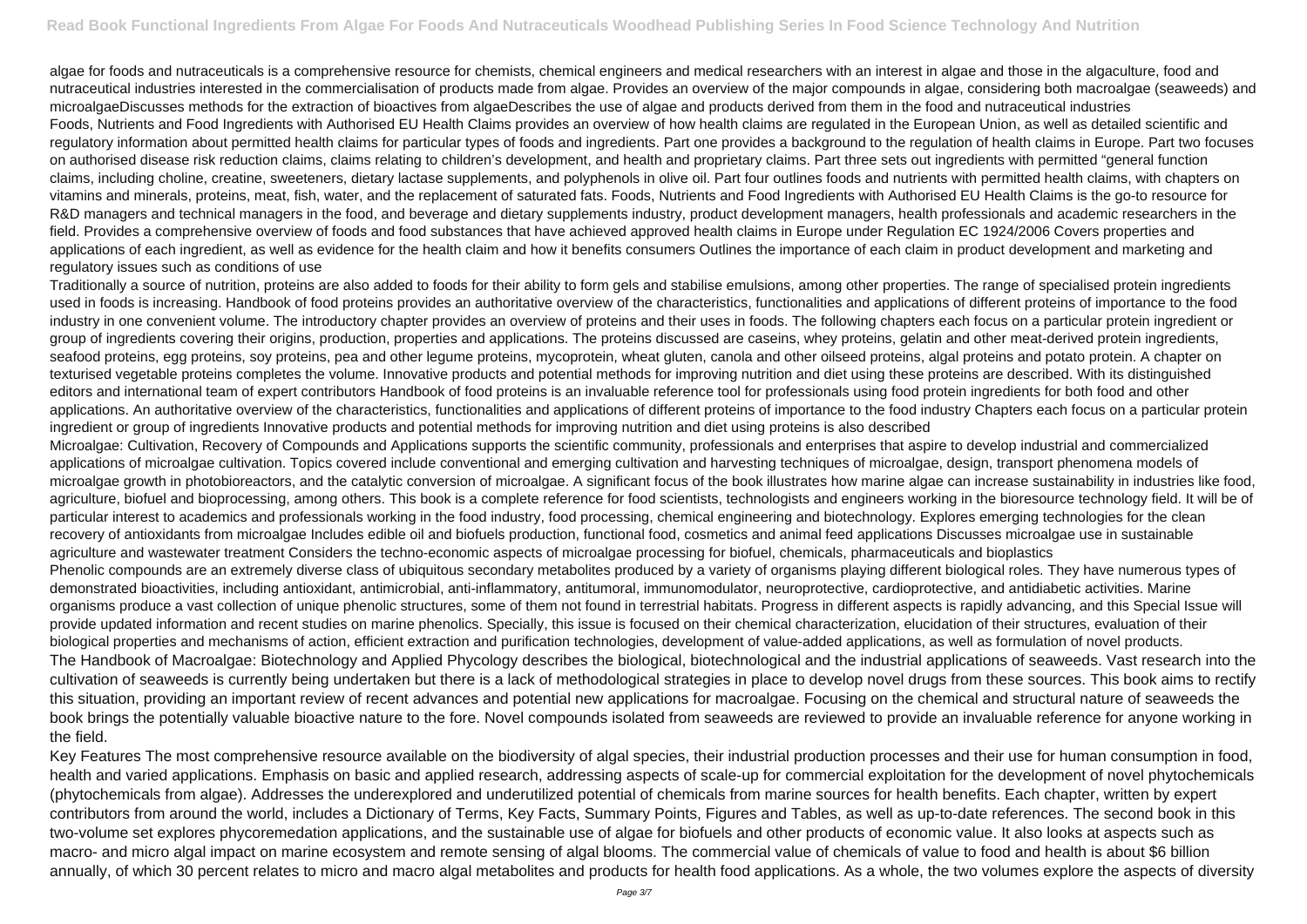of micro and macro algal forms, their traditional uses; their constituents which are of value for food, feed, specialty chemicals, bioactive compounds for novel applications, and bioenergy molecules. Bio-business and the market share of algae-based products are also dealt with, providing global perspectives.

The aim and scope of this book is to highlight the sources, isolation, characterization and applications of bioactive compounds from the marine environment and to discuss how marine bioactive compounds represent a major market application in food and other industries. It discusses sustainable marine resources of macroalgal origin and gives examples of bioactive compounds isolated from these and other resources, including marine by-product and fisheries waste streams. In addition, it looks at the importance of correct taxonomic characterization.

Algae have a long history of use as foods and for the production of food ingredients. There is also increasing interest in their exploitation as sources of bioactive compounds for use in functional foods and nutraceuticals. Functional ingredients from algae for foods and nutraceuticals reviews key topics in these areas, encompassing both macroalgae (seaweeds) and microalgae. After a chapter introducing the concept of algae as a source of biologically active ingredients for the formulation of functional foods and nutraceuticals, part one explores the structure and occurrence of the major algal components. Chapters discuss the chemical structures of algal polysaccharides, algal lipids, fatty acids and sterols, algal proteins, phlorotannins, and pigments and minor compounds. Part two highlights biological properties of algae and algal components and includes chapters on the antioxidant properties of algal components, anticancer agents derived from marine algae, anti-obesity and anti-diabetic activities of algae, and algae and cardiovascular health. Chapters in part three focus on the extraction of compounds and fractions from algae and cover conventional and alternative technologies for the production of algal polysaccharides. Further chapters discuss enzymatic extraction, subcritical water extraction and supercritical CO2 extraction of bioactives from algae, and ultrasonic- and microwave-assisted extraction and modification of algal components. Finally, chapters in part four explore applications of algae and algal components in foods, functional foods and nutraceuticals including the design of healthier foods and beverages containing whole algae, prebiotic properties of algae and algae-supplemented products, algal hydrocolloids for the production and delivery of probiotic bacteria, and cosmeceuticals from algae. Functional ingredients from algae for foods and nutraceuticals is a comprehensive resource for chemists, chemical engineers and medical researchers with an interest in algae and those in the algaculture, food and nutraceutical industries interested in the commercialisation of products made from algae. Provides an overview of the major compounds in algae, considering both macroalgae (seaweeds) and microalgae Discusses methods for the extraction of bioactives from algae Describes the use of algae and products derived from them in the food and nutraceutical industries Two of the most popular nutraceutical products on the market, omega-3 oil and glucosamine, were originally derived from waste products. Discarded oil from the manufacture of fishmeal became wildly popular as omega-3, a polyunsaturated fat, and the fully hydrolyzed chitosan from shrimp and crab shell, glucosamine, found wide use in joint health. Hundreds of tons of marine by-products are available annually and previous commercial success, together with an overall consumer interest in novel healthy food ingredients, are driving both research and commercialization in the area of marine nutraceuticals. Edited by pioneers in the field, Marine Nutraceuticals and Functional Foods details information on a variety of commercially available and newly developing value-added products. Beginning with an overview of current marine nutraceuticals, the book discusses the origin of omega-3 oils, their beneficial effects on brain health, and their stabilization and delivery into functional foods. It covers the derivation and use of chitin, chitosan, and partially hydrolyzed chitosan as fat- and cholesterol absorbing agents and provides a detailed review of the health benefits and methods for the production of glucosamine. Providing an overview of the ACE-inhibitory and blood pressure reducing properties of marine proteins, it considers the functional constituents of marine algae and seaweed, including its carotenoids, and examines the cancer preventing potential of shark cartilage. The book also analyzes the use of marine microorganisms as a renewable resource and marine sources of calcium. The final chapter describes the discovery and development of a novel immunoenhancing polysaccharide complex derived from the microalgae, Chlorella. An unparalleled single-source reference to the discovery, development, and use of value-added products from marine sources, Marine Nutraceuticals and Functional Foods provides the foundation for continuing the dramatic growth in this exciting field.

Bioactive Seaweed Substances for Functional Food Applications: Natural Ingredients for Healthy Diets presents various types of bioactive seaweed substances and introduces their applications in functional food products. Presenting summaries of the substances derived from seaweed, this book systematically explores new ingredients and the bioactive substances that are both environmentally friendly and highly beneficial to human health. This evidence-based resource offers an abundance of information on the applications of seaweed as a solution to meet an increasing global demand for sustainable food sources. It is an essential reference for anyone involved in seaweed substance research, seaweed processing, and food and health disciplines. Discusses the use of bioactive seaweed substances as a new class of food ingredients Outlines the use of seaweed as gelling agents used for food restructuring, coating and encapsulation Systematically explores new ingredients and the bioactive substances that are both environmentally friendly and highly beneficial to human health

This Handbook of Research in Food Science and Technology consists of three volumes focusing on food technology and chemistry, food biotechnology and microbiology, and functional foods and nutraceuticals. The volumes highlight new research and current trends in food science and technology, looking at the most recent innovations, emerging technologies, and strategies focusing on taking food design to sustainable levels. In particular, the handbooks includes relevant information on the modernization in the food industry, sustainable packaging, food bioprocesses, food fermentation, food microbiology, functional foods and nutraceuticals, natural products, nano- and microtechnology,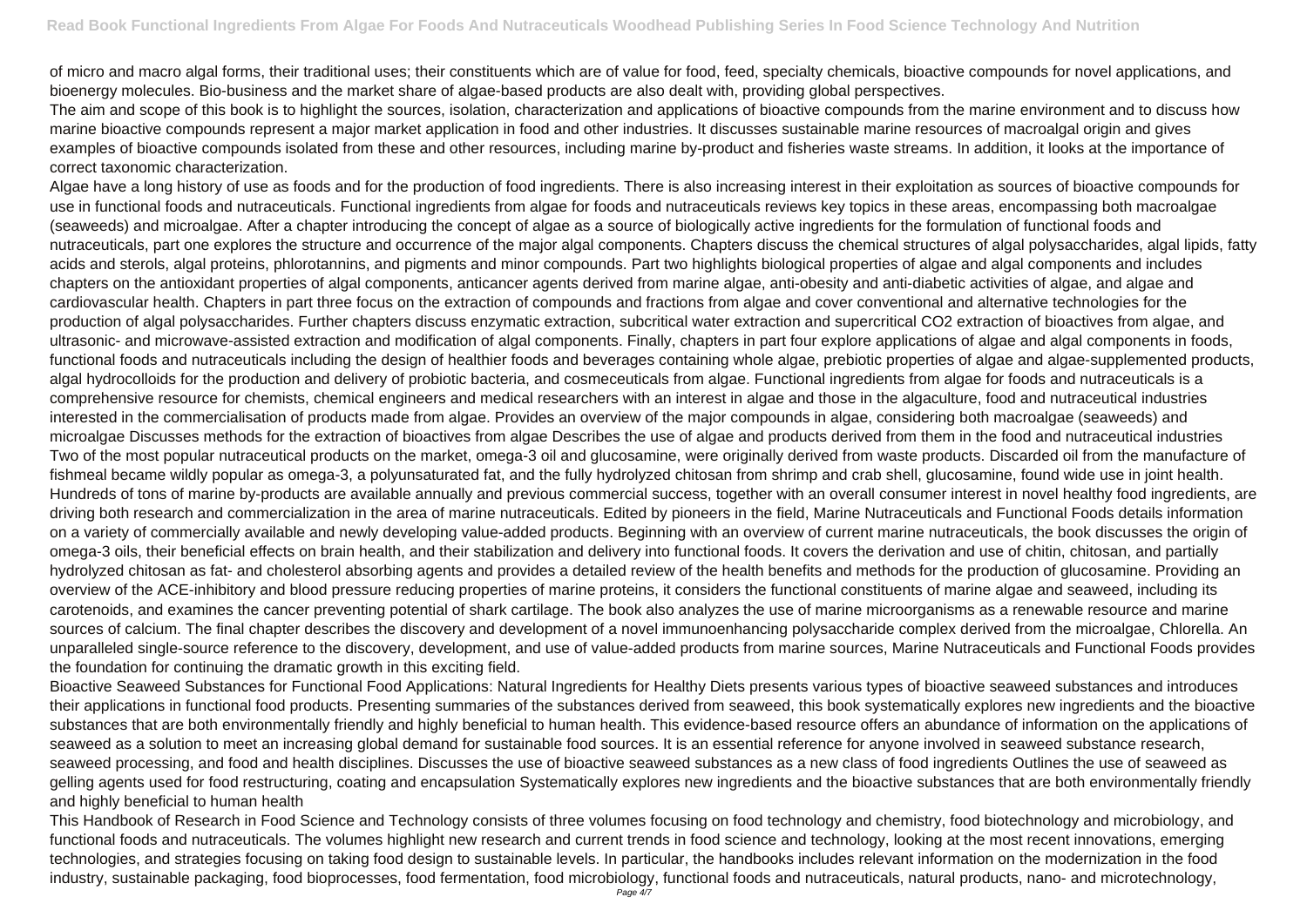healthy product composition, innovative processes/bioprocesses for utilization of by-products, development of novel preservation alternatives, extending the shelf life of fresh products, alternative processes requiring less energy or water, among other topics.

The second edition of a bestseller, Functional Food Ingredients and Nutraceuticals: Processing Technologies covers new and innovative technologies for the processing of functional foods and nutraceuticals that show potential for academic use and broad industrial applications. The book includes a number of "green" separation and stabilization technologies that have also been developed to address consumers' concerns on quality and safety issues. It also details the substantial technological advances made in nanomicroencapsulation that protect the bioactivity and enhance the solubility and bioavailability, and the preservation of health-promoting bioactive components in functional food products. Containing nine entirely new chapters, the second edition has been enhanced with coverage of recent developments in the different areas of processing technologies. The incorporation of these new emerging technologies strengthens the second edition without compromising the contextual integrity of the original publication. See What's New in the Second Edition: Theoretical approaches in mass transfer modeling, solubility properties, and simulation in extraction process Innovative nanotechnologies in packaging process and nano-microencapsulation process and technology to protect bioactivity and enhance solubility and bioavailability of health-promoting bioactive components "Green" separation technologies updated with more information in industrial applications Thousands of research papers have been published on the health benefits of bioactive components from natural resources; many books on functional foods are related to chemical properties or medical functions. With only a few books capturing the related processing technologies, the first edition became a valuable tool to help transform results from the lab into industrial applications. Filled with current and sound scientific knowledge of engineering techniques and information on the quality of functional foods, the second edition of this groundbreaking resource is poised to do the same. This two-volume work presents comprehensive, accurate information on the present status and contemporary development in phycoremediation of various types of domestic and industrial wastewaters. The volume covers a mechanistic understanding of microalgae based treatment of wastewaters, including current challenges in the treatment of various organic and inorganic pollutants, and future opportunities of bioremediation of wastewater and industrial effluents on an algal platform. The editors compile the work of authors from around the globe, providing insight on key issues and state-of-the-art developments in algal bioremediation that is missing from the currently available body of literature. The volume hopes to serve as a much needed resource for professors, researchers and scientists interested in microalgae applications for wastewater treatment. Volume 2 addresses the various biorefinery aspects and applications of algal-based wastewater treatment in industrial and domestic contexts. The analyses are approached from multiple perspectives, including biotechnology, commercial, economic, and sustainability. The authors discuss the potential of microalgae for integrated biomass production utilizing various resources to treat wastewaters, and include evaluations of the economical and commercialization potential for such processes. Algae Based Polymers, Blends, and Composites: Chemistry, Biotechnology and Material Sciences offers considerable detail on the origin of algae, extraction of useful metabolites and major compounds from algal bio-mass, and the production and future prospects of sustainable polymers derived from algae, blends of algae, and algae based composites. Characterization methods and processing techniques for algae-based polymers and composites are discussed in detail, enabling researchers to apply the latest techniques to their own work. The conversion of bio-mass into high value chemicals, energy, and materials has ample financial and ecological importance, particularly in the era of declining petroleum reserves and global warming. Algae are an important source of biomass since they flourish rapidly and can be cultivated almost everywhere. At present the majority of naturally produced algal biomass is an unused resource and normally is left to decompose. Similarly, the use of this enormous underexploited biomass is mainly limited to food consumption and as bio-fertilizer. However, there is an opportunity here for materials scientists to explore its potential as a feedstock for the production of sustainable materials. Provides detailed information on the extraction of useful compounds from algal biomass Highlights the development of a range of polymers, blends, and composites Includes coverage of characterization and processing techniques, enabling research scientists and engineers to apply the information to their own research and development Discusses potential applications and future prospects of algae-based biopolymers, giving the latest insight into the future of these sustainable materials Reviews the research on seafood and health, the use and quality aspects of marine lipids and seafood proteins as ingredients in functional foods and consumer acceptance of (marine) functional food.

Improved technologies for the encapsulation, protection, release and enhanced bioavailability of food ingredients and nutraceutical components are vital to the development of future foods. Encapsulation technologies and delivery systems for food ingredients and nutraceuticals provides a comprehensive guide to current and emerging techniques. Part one provides an overview of key requirements for food ingredient and nutraceutical delivery systems, discussing challenges in system development and analysis of interaction with the human gastrointestinal tract. Processing technologies for encapsulation and delivery systems are the focus of part two. Spray drying, cooling and chilling are reviewed alongside coextrusion, fluid bed microencapsulation, microencapsulation methods based on biopolymer phase separation, and gelation phenomena in aqueous media. Part three goes on to investigate physicochemical approaches to the production of encapsulation and delivery systems, including the use of micelles and microemulsions, polymeric amphiphiles, liposomes, colloidal emulsions, organogels and hydrogels. Finally, part four reviews characterization and applications of delivery systems, providing industry perspectives on flavour, fish oil, iron micronutrient and probiotic delivery systems. With its distinguished editors and international team of expert contributors, Encapsulation technologies and delivery systems for food ingredients and nutraceuticals is an authoritative guide for both industry and academic researchers interested in encapsulation and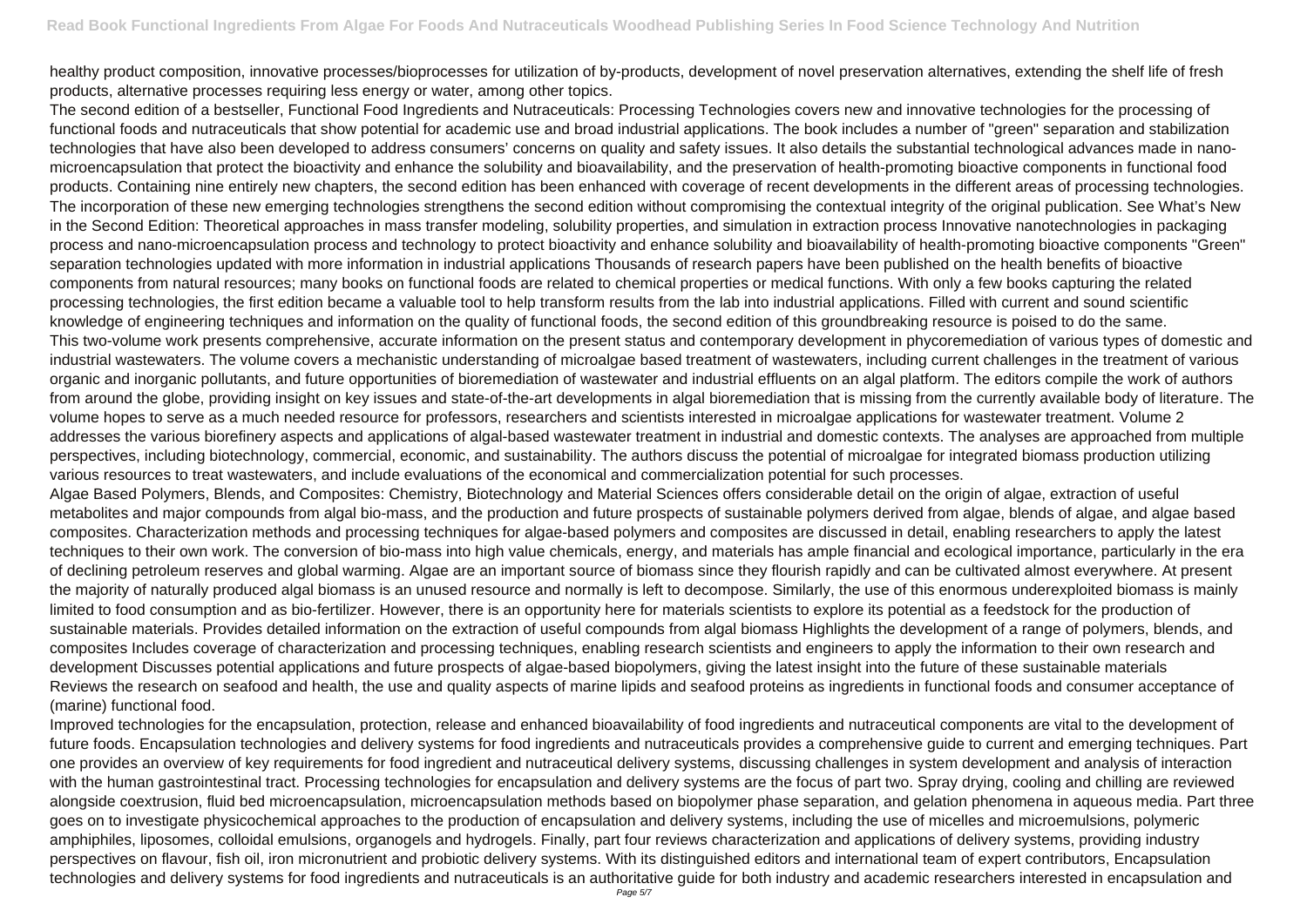controlled release systems. Provides a comprehensive guide to current and emerging techniques in encapsulation technologies and delivery systems Chapters in part one provide an overview of key requirements for food ingredient and nutraceutical delivery systems, while part two discusses processing technologies for encapsulation and delivery systems Later sections investigate physicochemical approaches to the production of encapsulation and delivery systems and review characterization and applications of delivery systems

This book offers a comprehensive review on biomass resources, examples of biorefineries and corresponding products. The first part of this book covers topics such as different biorefinery resources from agriculture, wood processing residues and transport logistics of plant biomass. In the second part, expert contributors present biorefinery concepts of different biomass feedstocks, including vegetable-oils, sugarcane, starch, lignocellulose and microalgae. Readers will find here a summary of the syngas utilization and the bio-oil characterization and potential use as an alternative renewable fuel and source for chemical feedstocks. Particular attention is also given to the anaerobic digestion-based and Organosolv biorefineries. The last part of the book examines relevant products and components such as alcohols, hydrocarbons, bioplastics and lignin, and offers a sustainability evaluation of biorefineries.

Sustainable Seaweed Technologies: Cultivation, Biorefinery, and Applications collates key background information on efficient cultivation and biorefinery of seaweeds, combining underlying chemistry and methodology with industry experience. Beginning with a review of the opportunities for seaweed biorefinery and the varied components and properties of macroalgae, the book then reviews all the key steps needed for industrial applications, from its cultivation, collection and processing, to extraction techniques, concentration and purification. A range of important applications are then discussed, including the production of energy and novel materials from seaweed, before a set of illustrative case studies shows how these various stages work in practice. Drawing on the expert knowledge of a global team of editors and authors, this book is a practical resource for both researchers and businesses who currently work with macroalgae. Highlights the specific challenges and benefits of developing seaweed for sustainable products Presents useful case studies that demonstrate varied approaches and methodologies in practice Covers the complete seaweed chain, from cultivation to waste management Algae have been used since ancient times as food, fodder, fertilizer and as source of medicine. Nowadays seaweeds represent an unlimited source of the raw materials used in pharmaceutical, food industries, medicine and cosmetics. They are nutritionally valuable as fresh or dried vegetables, or as ingredients in a wide variety of prepared foods. In particular, seaweeds contain significant quantities of protein, lipids, minerals and vitamins. There is limited information about the role of algae and algal metabolites in medicine. Only a few taxa have been studied for their use in medicine. Many traditional cultures report curative powers from selected alga, in particular tropical and subtropical marine forms. This is especially true in the maritime areas of Asia, where the sea plays a significant role in daily activities. Nonetheless, at present, only a few genera and species of algae are involved in aspects of medicine and therapy. Beneficial uses of algae or algal products include those that may mimic specific manifestations of human diseases, production of antibiotic compounds, or improvement of human nutrition in obstetrics, dental research, thallassotherapy, and forensic medicine. A comprehensive review of algae as novel and sustainable sources of algal ingredients, their extraction and processing This comprehensive text that offers an in-depth exploration of the research and issues surrounding the consumption, economics, composition, processing and the health effects of algae. With contributions from an international team of experts, the book explores the application of conventional and emerging technologies for algal processing. The book includes recent developments such as drying and milling technologies along with advancements in sustainable greener techniques. The text also highlights individual groups of compounds including polysaccharides, proteins, polyphenols, carotenoids, lipids and fibres from algae. The authors provide insightful reviews of the traditional and more recent applications of algae/algal extracts in food, feed, pharmaceutical and cosmetics products. Offering a holistic view of the various applications, the book looks at the economic feasibility, market trends and considerations, and health hazards associated with algae for industrial applications. This important book: Provides a comprehensive overview of algal biomolecules and the role of emerging processing technologies Explores the potential biological and health benefits of algae and their applications in food, pharmaceuticals and cosmetic products Includes a current review of algal bioactives and processing technologies for food and ingredient manufacturers Contains contributions from leading academic and industrial experts Written for food scientists, allied researchers and professional food technologists, this book offers a guide to the novel processing and extraction techniques for exploring and harnessing the immense potential of algae.

Food proteins and bioactive peptides play a vital role in thegrowth and development of the body's structural integrity andregulation, as well as having a variety of other functionalproperties. Land animal-derived food proteins such as collagen andgelatine carry risks of contamination (such as BSE). Marine-derivedproteins, which can provide equivalents to collagen and gelatinwithout the associated risks, are becoming more popular amongconsumers because of their numerous health beneficial effects. Mostmarine-derived bioactive peptides are currently underutilized.While fish and shellfish are perhaps the most obvious sources ofsuch proteins and peptides, there is also the potential for furtherdevelopment of proteins and peptides from sources like algae, seacucumber and molluscs. Marine-derived proteins and peptides alsohave potential uses in novel products, with the possibility of widecommercialization in the food, beverage, pharmaceutical andcosmetic industries, as well as in other fields such asphotography, textiles, leather, electronics, medicine andbiotechnology. Marine Proteins and Peptides: Biological Activities andApplications presents an overview of the current status,future industrial perspectives and commercial trends of bioactivemarine-derived proteins and peptides. Many of the industrialperspectives are drawn from the food industry, but the book alsorefers to the pharmaceutical and cosmetics industries. There haverecently been significant advances in isolating